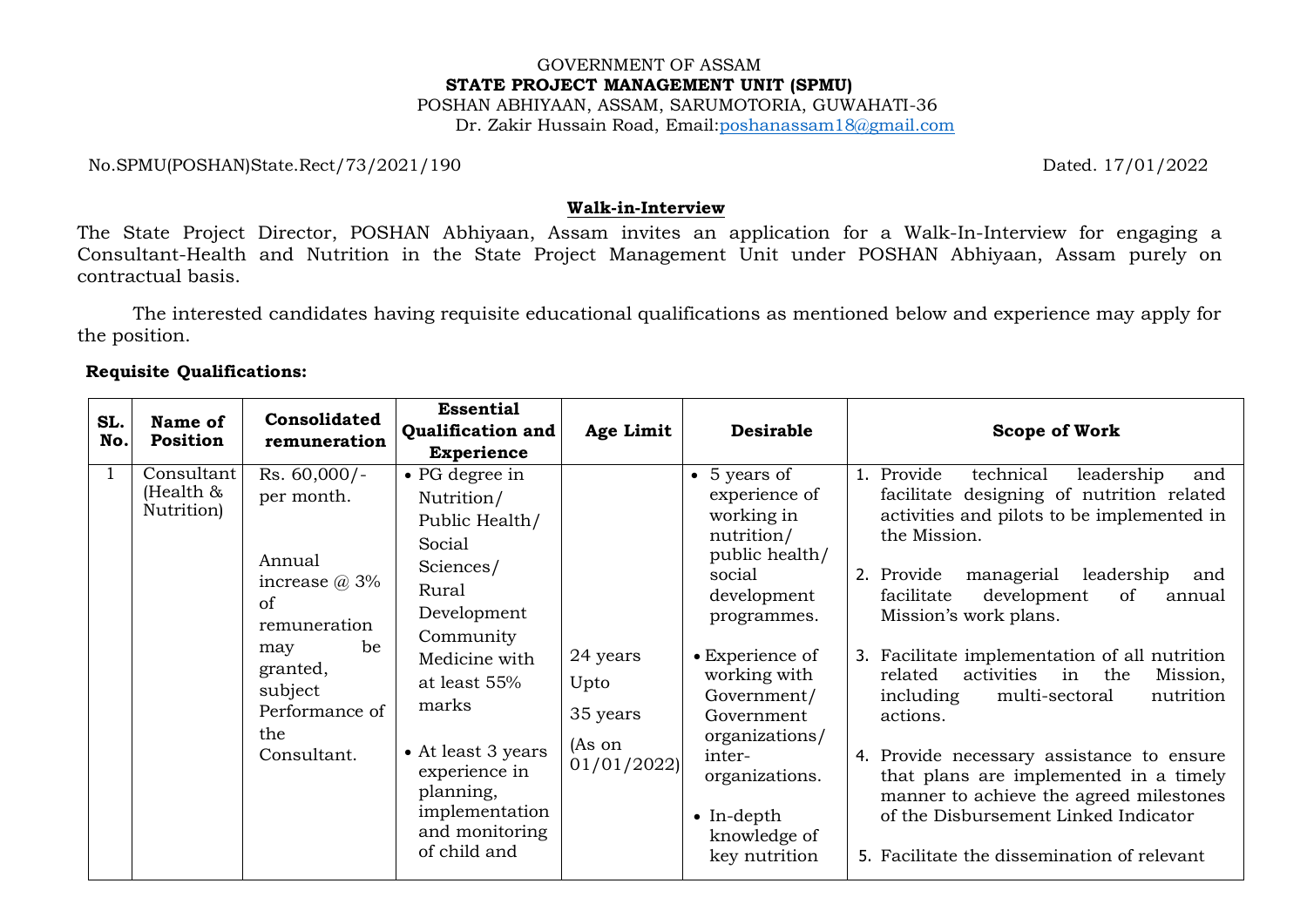|  | women<br>nutrition<br>programmes.<br>• For applicants<br>with PhD (in<br>nutrition<br>related<br>subjects), 3<br>years of<br>doctoral time<br>would be<br>counted as 3<br>years of<br>experience.<br>• Expertise in<br>MS Office<br>including<br>Word, Excel<br>and<br>PowerPoint.<br>$\bullet$ Good<br>understanding<br>of decentralized<br>planning and<br>supportive<br>supervision.<br>• Excellent oral<br>and written<br>communication<br>skills in<br>English and | issues and<br>nutrition<br>programmes.<br>• Knowledge of<br>project<br>management<br>techniques. | guidelines, reporting formats<br>and<br>documents relevant to the Mission,<br>developed by MWCD, at the state,<br>district and sub-district levels.<br>6. Ensure data for the results monitoring<br>framework of the project is updated every<br>six months and made available to the<br>MWCD.<br>7. Monitor and review progress of all<br>project interventions and indicators of<br>the results monitoring framework,<br>bottle<br>identify<br>necks<br>in<br>achievement/reporting of results and<br>facilitate supportive action to resolve<br>these.<br>8. Ensure availability of state approved<br>project related documentation on the<br>website of DWCD/DoSW.<br>9. Facilitate verification of achievement of<br>of Disbursement Linked<br>milestones<br>Indicators<br>Independent<br>by<br>the<br>Verification Agency.<br>10. Identify emerging needs from the Mission<br>and facilitate action through Director in-<br>charge of Mission.<br>11. Support the Director in facilitating<br>meetings<br>with<br>technical<br>expert<br>committees, relevant line departments<br>such as, Departments of Health and |
|--|-------------------------------------------------------------------------------------------------------------------------------------------------------------------------------------------------------------------------------------------------------------------------------------------------------------------------------------------------------------------------------------------------------------------------------------------------------------------------|--------------------------------------------------------------------------------------------------|----------------------------------------------------------------------------------------------------------------------------------------------------------------------------------------------------------------------------------------------------------------------------------------------------------------------------------------------------------------------------------------------------------------------------------------------------------------------------------------------------------------------------------------------------------------------------------------------------------------------------------------------------------------------------------------------------------------------------------------------------------------------------------------------------------------------------------------------------------------------------------------------------------------------------------------------------------------------------------------------------------------------------------------------------------------------------------------------------------------------------|
|  | ability to<br>converse in<br>local language.                                                                                                                                                                                                                                                                                                                                                                                                                            |                                                                                                  | Family Welfare, Rural Development,<br>Social Welfare, Agriculture, Horticulture,<br>Food Processing<br>etc.<br>and<br>other<br>stakeholders on nutrition & multi-<br>sectoral issues.                                                                                                                                                                                                                                                                                                                                                                                                                                                                                                                                                                                                                                                                                                                                                                                                                                                                                                                                      |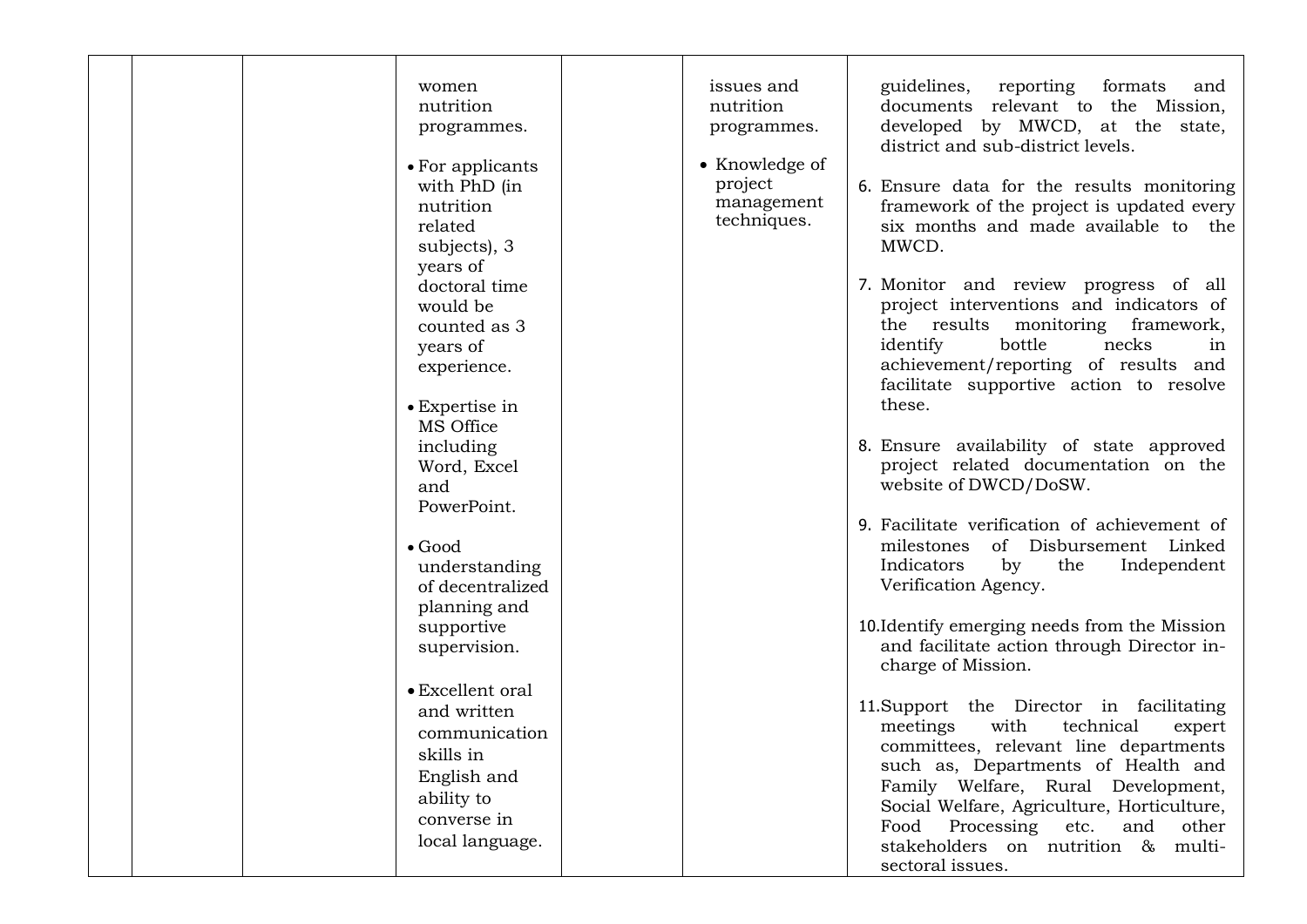|  |  |  | 12. Support documentation<br>and<br>dissemination of best practices in the<br>Mission and facilitate cross learning on<br>the same across districts.                                                      |
|--|--|--|-----------------------------------------------------------------------------------------------------------------------------------------------------------------------------------------------------------|
|  |  |  | 13. Monitor and review progress of all<br>nutrition related Mission activities and<br>indicators, identify areas and districts in<br>need of support and take follow up<br>supportive action as required. |
|  |  |  | 14. Support preparation of quarterly and<br>annual project progress reports.                                                                                                                              |
|  |  |  | 15. Liaison and coordinate with External<br>stakeholders.                                                                                                                                                 |
|  |  |  | 16. Any other activity, identified by the<br>Director, as relevant to the Mission.                                                                                                                        |

N.B:

- 1. The interested candidates have to download the application format (**Annexure I**) from the website and submit their application through email on or before  $30/01/2022$  at email-id [poshan.swassam@gmail.com.](mailto:poshan.swassam@gmail.com)
- 2. The candidates will be evaluated and shortlisted on the basis of the application received. Only shortlisted candidates shall be invited for Interview on date to be notified later on. The notice of interview will be published in the website *[https://womenandchildren.assam.gov.in.](https://womenandchildren.assam.gov.in/)*
- 3. The undersign reserves the right to cancel/postpone/extend to subsequent date and said interview without assigning any reason thereof.
- 4. The applicants must be permanent resident of Assam.
- 5. The candidates who do not possess the requisite qualification and experience shall be summarily rejected.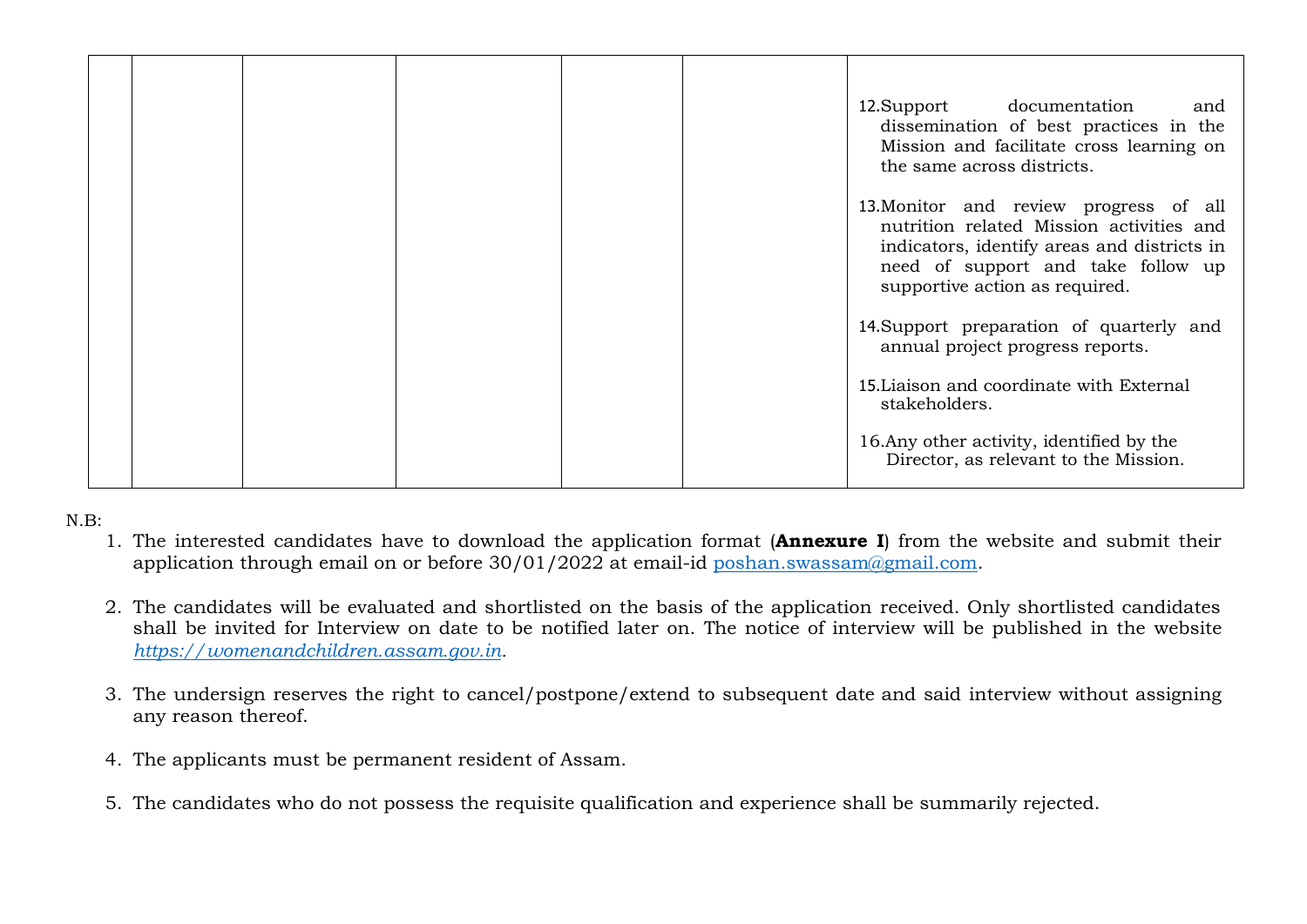- 6. The Candidates should carefully go through the terms and conditions as mentioned in the criteria, particularly educational qualification, age limit, work experience etc.
- 7. Only those candidates who fulfill all the terms and conditions in respect of the post for which the applicants shall be entertained. Others need not apply.
- 8. For any updates please visit above website regularly.

State Project Director, POSHAN Abhiyaan, Assam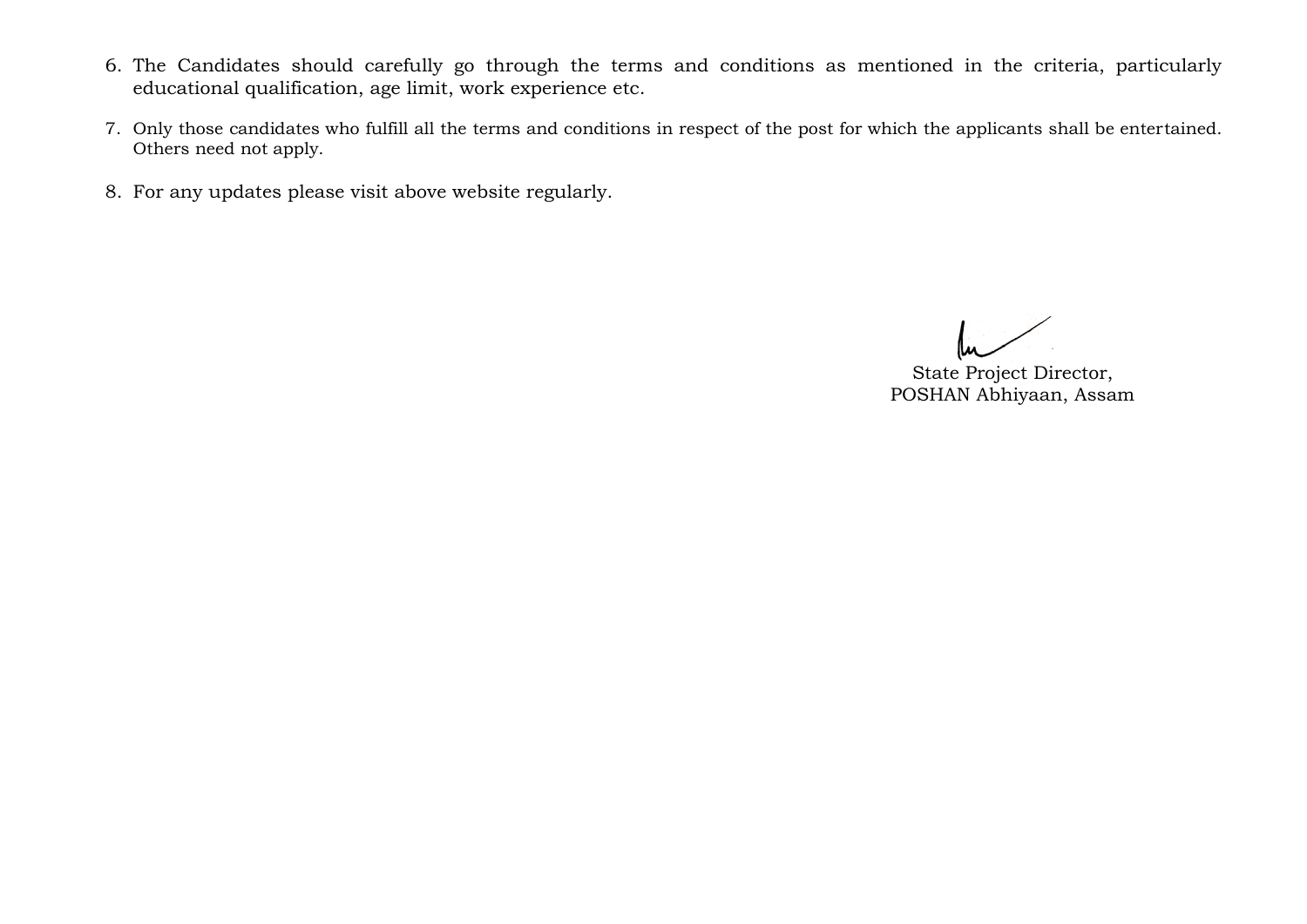|                                                                                                                                                                                                                                |  |  |  |  | (Annexure-1)    |  |  |  |  |
|--------------------------------------------------------------------------------------------------------------------------------------------------------------------------------------------------------------------------------|--|--|--|--|-----------------|--|--|--|--|
| The application may be submitted in the following format                                                                                                                                                                       |  |  |  |  | Paste your      |  |  |  |  |
|                                                                                                                                                                                                                                |  |  |  |  | recent passport |  |  |  |  |
| To, The State Project Director, POSHAN Abhiyaan, Assam                                                                                                                                                                         |  |  |  |  | size Photograph |  |  |  |  |
| 1. Name of the post applied for (In Capital letter): Manual Communication of the post applied for (In Capital letter):                                                                                                         |  |  |  |  |                 |  |  |  |  |
|                                                                                                                                                                                                                                |  |  |  |  |                 |  |  |  |  |
|                                                                                                                                                                                                                                |  |  |  |  |                 |  |  |  |  |
|                                                                                                                                                                                                                                |  |  |  |  |                 |  |  |  |  |
|                                                                                                                                                                                                                                |  |  |  |  |                 |  |  |  |  |
| 6. Permanent Address : 1988 and 2008 and 2008 and 2008 and 2008 and 2008 and 2008 and 2008 and 2008 and 2008 and 2008 and 2008 and 2008 and 2008 and 2008 and 2008 and 2008 and 2008 and 2008 and 2008 and 2008 and 2008 and 2 |  |  |  |  |                 |  |  |  |  |
|                                                                                                                                                                                                                                |  |  |  |  |                 |  |  |  |  |
|                                                                                                                                                                                                                                |  |  |  |  |                 |  |  |  |  |
|                                                                                                                                                                                                                                |  |  |  |  |                 |  |  |  |  |
|                                                                                                                                                                                                                                |  |  |  |  |                 |  |  |  |  |
|                                                                                                                                                                                                                                |  |  |  |  |                 |  |  |  |  |

9. Whether belonging to SC/ST/OBC/\_\_\_\_\_\_\_\_\_\_\_\_\_\_\_\_\_\_\_\_

10. Educational Qualifications:

| Degree/Course | Year of | Name of the          | Division/ | Marks    | $%$ of | Details of Main Subjects |
|---------------|---------|----------------------|-----------|----------|--------|--------------------------|
|               | passing | University/Institute | Class     | obtained | marks  |                          |
|               |         |                      |           |          |        |                          |
|               |         |                      |           |          |        |                          |
|               |         |                      |           |          |        |                          |
|               |         |                      |           |          |        |                          |
|               |         |                      |           |          |        |                          |
|               |         |                      |           |          |        |                          |
|               |         |                      |           |          |        |                          |
|               |         |                      |           |          |        |                          |
|               |         |                      |           |          |        |                          |
|               |         |                      |           |          |        |                          |
|               |         |                      |           |          |        |                          |
|               |         |                      |           |          |        |                          |
|               |         |                      |           |          |        |                          |
|               |         |                      |           |          |        |                          |
|               |         |                      |           |          |        |                          |
|               |         |                      |           |          |        |                          |